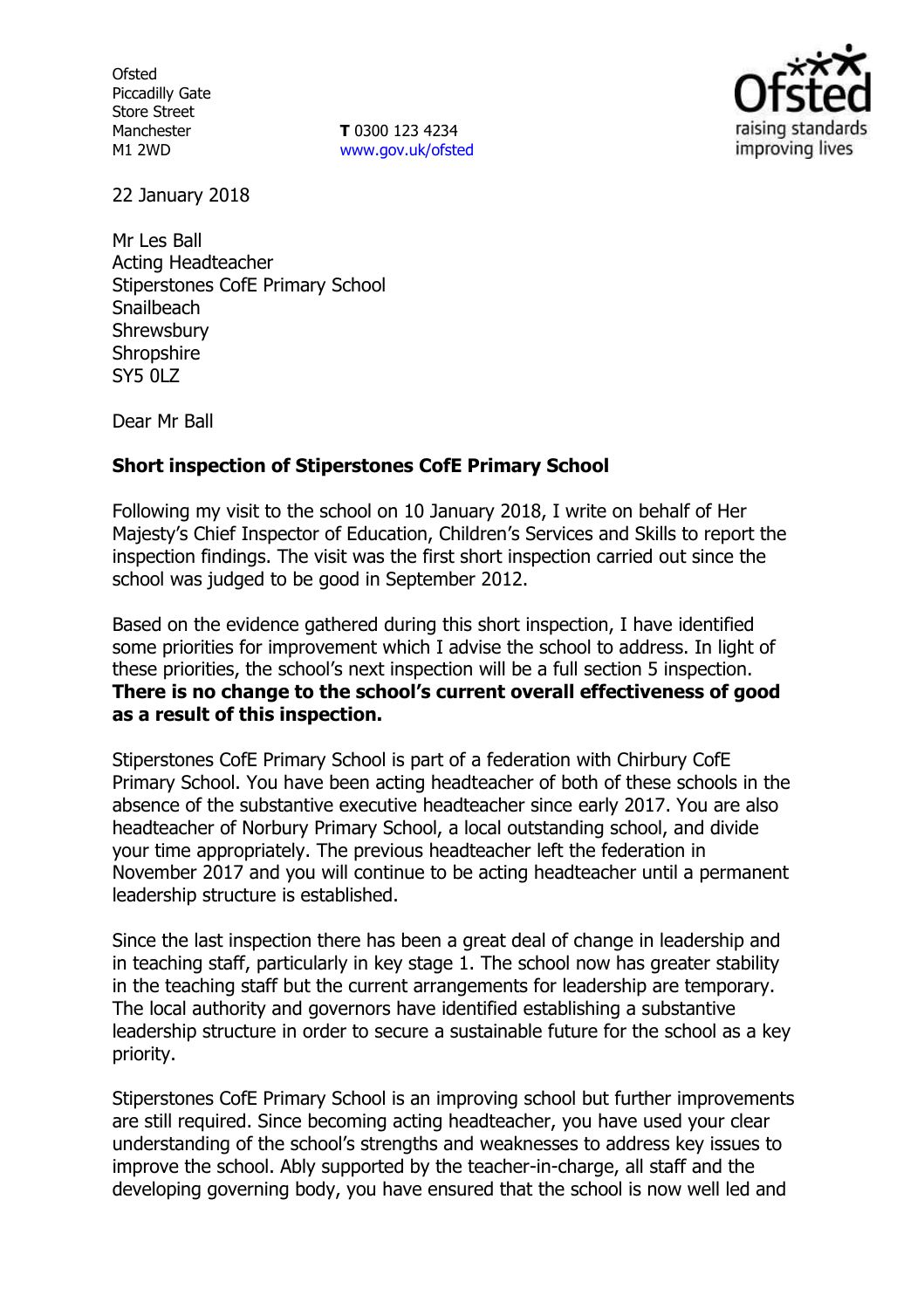

managed.

It is clear that you have the confidence of all staff, parents and pupils in your drive to improve the quality of education pupils receive. Staff say that you are an inspirational leader and you have created a supportive, vibrant working environment in which they feel they can help pupils to thrive. You have challenged underperformance and made difficult decisions. You have recognised and fostered the leadership potential of existing members of staff and appointed new teachers. As a result, pupils are now receiving a better quality of education.

Governance is improving. Following a review, governors have a greater awareness of their responsibilities and how they can support you in your drive for improvement. They have correctly identified what they need to do to improve and have put in place the necessary training and development plans. However, strategic planning and systems for monitoring current provision are not fully developed. The governing body has also not ensured that the school's website meets requirements. Additionally, governors did not offer enough challenge to school leaders in the past as they did not hold leaders to close enough account for inconsistent teaching and outcomes over time.

The local authority has provided good-quality support and challenge to the school and the link officer knows the school well. Local authority staff have helped the governing body improve, they have brought in a local headteacher to provide additional support and they commissioned you as the acting headteacher of the Chirbury and Stiperstones CofE federation. However, as leadership capacity has increased in the school, the local authority is beginning to provide less support.

The local authority officer and leaders in the school have correctly identified that early years provision needs further development. The curriculum and the environment are not inspiring and outdoor learning is underused. The quality of teaching of the youngest children is not improving as rapidly as it is for older pupils in key stage 1.

Teaching is improving throughout the school. Staff are now using accurate assessment information to plan activities to help pupils make better progress than they did in the past. There is more challenge for different groups of pupils in the mixed-age classes. However, at times, the most able pupils complete activities that are too easy for them and those who find the work more difficult are given tasks that they are unable to complete without considerable assistance. This slows the progress that these pupils make.

As a result of inconsistent teaching in the past, many pupils have gaps in their knowledge, skills and understanding. Staff are aware of this and plan activities to help pupils to catch up. This is having a positive impact but too many pupils are not yet reaching the high standards of which they are capable.

Pupils have been given individual targets in subjects including mathematics. However, as assessment information was not accurate in the past, these have not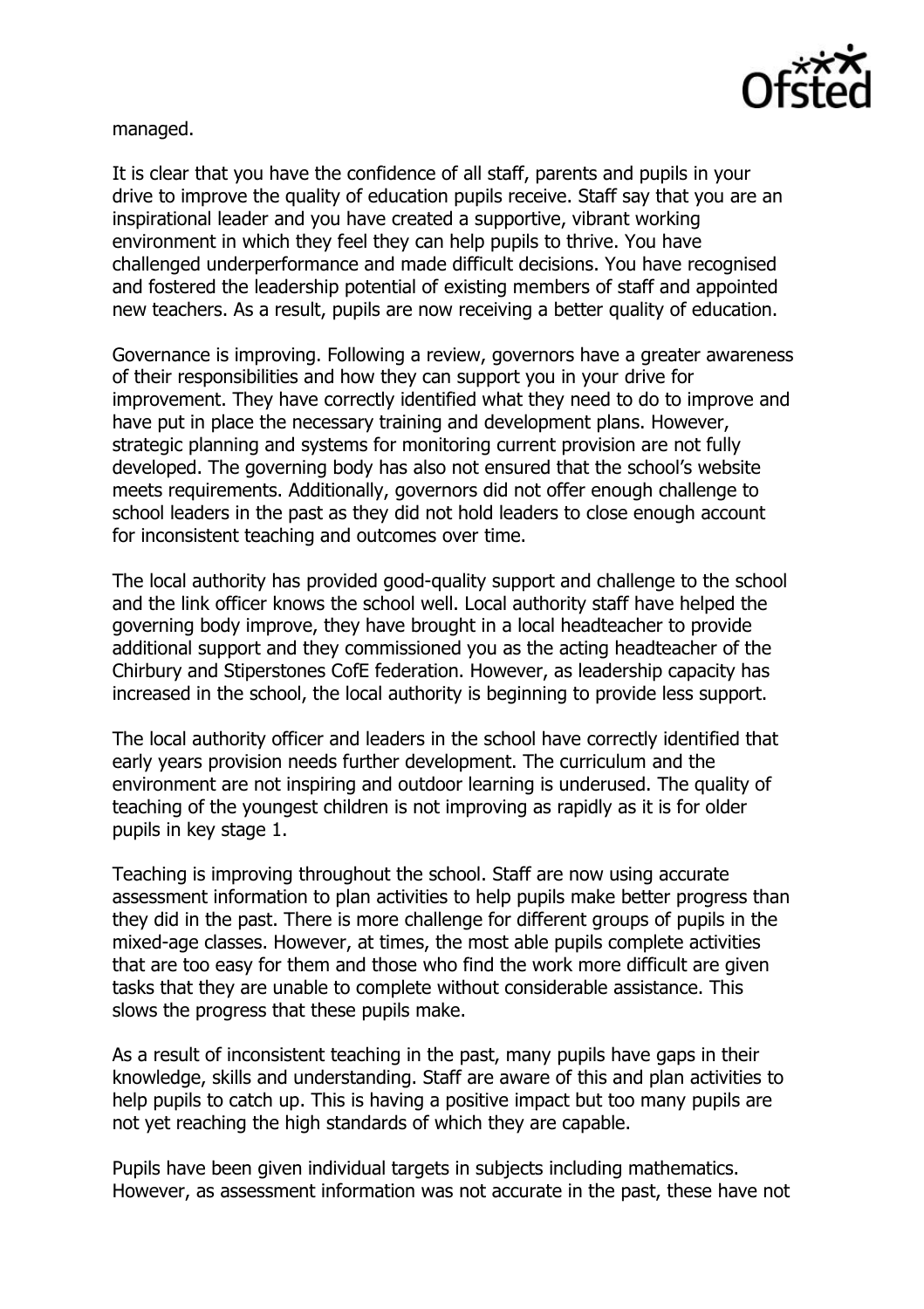

always been realistic and have not helped pupils to achieve well. Outcomes have been inconsistent over time.

Staff are keen to improve their practice and value the development opportunities that they have been given recently. Staff at all levels are benefiting from training opportunities with other staff within the federation, from Norbury Primary School and beyond. However, you have correctly identified that continued professional development for all staff is a priority in order to ensure that recent improvements are sustained.

Pupils enjoy coming to school. They are punctual and attendance is consistently in line with the national average. Pupils behave very well. Older children look after younger ones and include them in their games during social time. Pupils play enthusiastically but with consideration on the playground. They are polite and enjoy the range of responsibilities that they are given in school.

Pupils usually behave very well in class and support the learning of other pupils. Occasionally, when activities do not interest them, a very few pupils become disengaged but they do not disrupt the learning of others. Pupils value the rewards that they are given and sanctions are rarely needed. There have been no exclusions for over five years.

Pupils' understanding of fundamental British values and other beliefs and cultures is not fully developed but they are kind and considerate to others in the school. Pupils, parents and staff all agree that bullying is extremely rare and pupils are confident that staff would help them resolve any problems if they arise.

## **Safeguarding is effective.**

The leadership team has ensured that all safeguarding arrangements are fit for purpose. The site is secure and appropriate checks are in place for visitors.

Processes are clear and concerns are followed up appropriately. Referrals are timely and outside agencies are used effectively. Procedures to recruit, select and check staff are thorough and the school's single central record is compliant.

Pupils are taught to stay safe in an age-appropriate way. They learn about online safety and they are taught about road safety. Pupils who spoke with inspectors had a clear understanding of how to keep themselves safe from potential risks. They said that they feel safe and staff and parents believe that pupils are safe in the school.

## **Inspection findings**

■ The curriculum is broad and balanced and provides opportunities for pupils to study a wide range of subjects. Pupils develop their reading, writing, mathematical and communication skills in different subjects and learning in the classroom is now supported by high-quality trips and visits.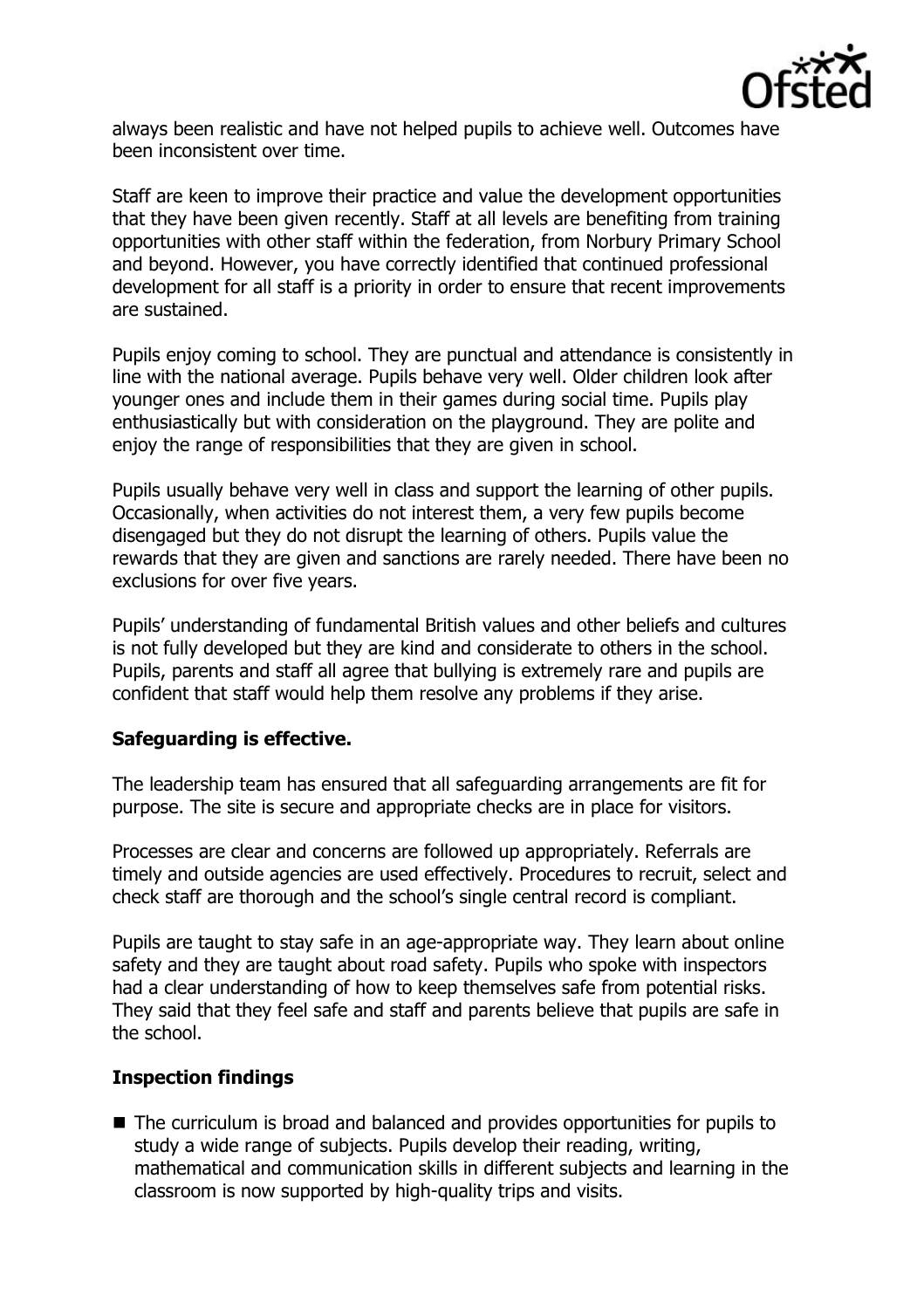- The curriculum also contributes well to pupils' positive behaviour and wellbeing. However, the early years curriculum is underdeveloped and pupils of all ages do not have a thorough grasp of the term 'fundamental British values' or a deep understanding of other beliefs and cultures. Leaders are aware of this and have plans in place to improve this aspect of pupils' learning.
- Teaching is improving but, over time, it has been consistently stronger in key stage 2 than in key stage 1. Staff now work well together throughout the school and pupils usually show high levels of engagement when tackling purposeful activities which build upon their prior learning. Assessment information is now accurate. It is carefully checked in the school and with staff from other schools and, where it is used well, it is informing activities that help pupils make faster progress. However, where teaching is less effective, many pupils complete the same tasks, learning is not moved on quickly enough and assessment information is not used to inform tasks to challenge the most able pupils. Additionally, pupils with low prior attainment are sometimes given activities that they find too difficult and cannot complete without considerable help from adults.
- Outcomes in reading, writing and mathematics have been inconsistent over time. Most pupils usually attain well at the end of key stage 2 but progress information, weakened by poor assessment practice in the past, does not indicate strong progress from the end of key stage 1. However, this is beginning to improve.
- In 2017, key stage 2 pupils made faster progress in reading and writing than in mathematics. Year 6 pupils have achieved consistently well in reading and current pupils are making improved progress across the curriculum. However, outcomes in writing and mathematics have varied over time.
- $\blacksquare$  Key stage 1 outcomes in reading and writing did not match those in mathematics in 2017 and standards in phonics declined. Leaders have identified the teaching of phonics as an area for development and improvements are now evident. Effective interventions are helping current pupils reach the expected standard. However, as a result of inconsistent teaching in the past, some pupils have considerable gaps in their wider knowledge, skills and understanding.
- The current leadership team is taking effective action to improve the school but a substantive leadership structure is not in place.

# **Next steps for the school**

Leaders and those responsible for governance should ensure that:

- a substantive and sustainable leadership structure is put in place
- improvements in teaching, learning and assessment are embedded in order to secure consistently strong outcomes for all pupils by:
	- continuing to provide professional development opportunities for all staff
	- ensuring that all staff use accurate assessment information to plan activities